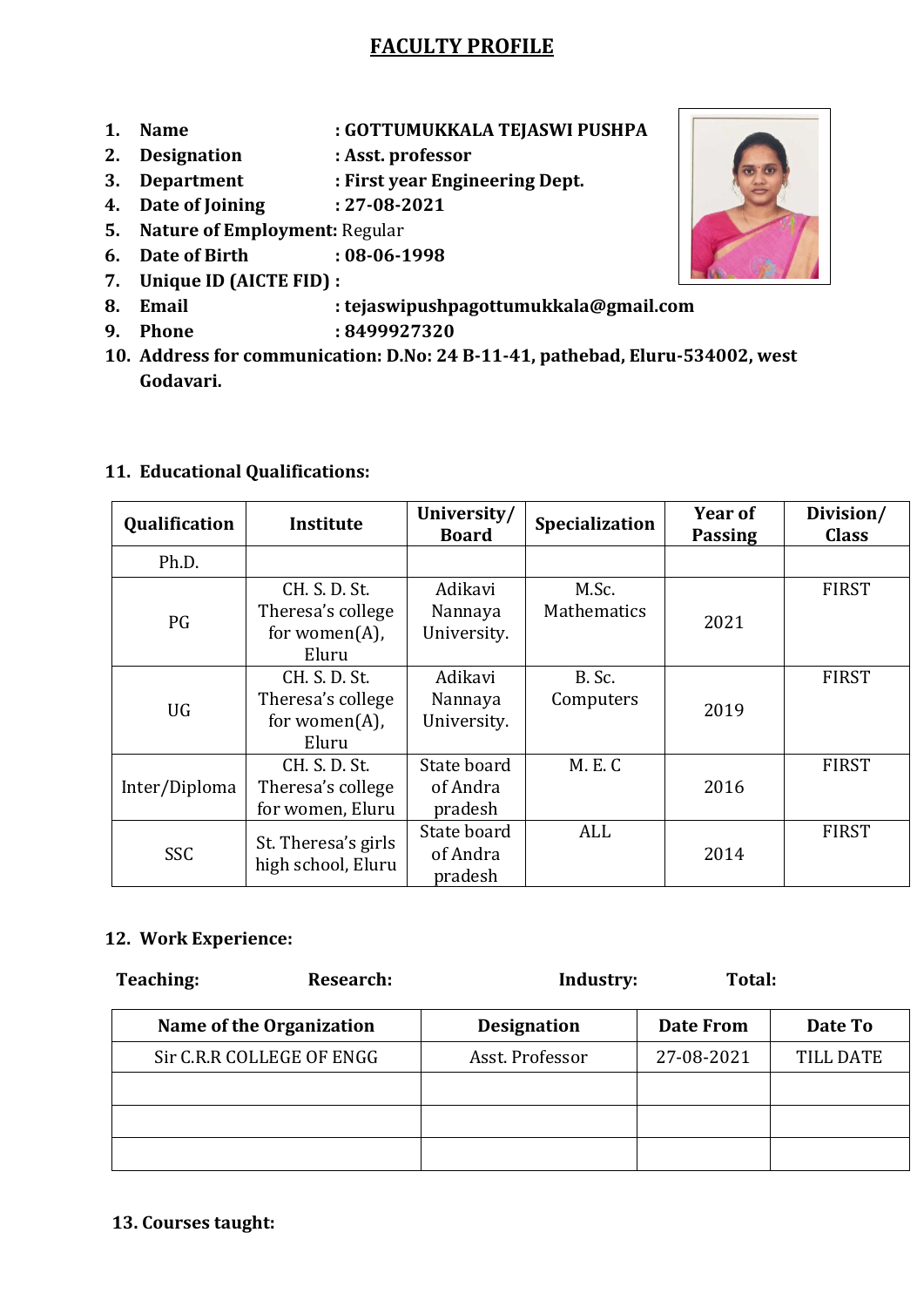| Name of the subject<br>S.No. |  | UG/PG |
|------------------------------|--|-------|
|                              |  |       |
|                              |  |       |
|                              |  |       |
|                              |  |       |
|                              |  |       |
|                              |  |       |
|                              |  |       |

### **14. Administrative Responsibilities:**

| S.No. | <b>Description</b> | <b>College/Department level</b> |
|-------|--------------------|---------------------------------|
|       |                    |                                 |
|       |                    |                                 |
|       |                    |                                 |
|       |                    |                                 |
|       |                    |                                 |
|       |                    |                                 |

## **15. Research Guidance:**

| M.Tech.   |         | Ph.D.     |         |  |
|-----------|---------|-----------|---------|--|
| Completed | Ongoing | Completed | Ongoing |  |
|           |         |           |         |  |

# **16. Research Publications in Journals (National/International):**

| S.No. | Author(s)<br><b>Name</b> | Title of the<br>Paper | Name of<br>the<br>Journal | National/<br>International | <b>Month</b><br>& Year | Volume,<br><b>Issue</b><br>No,<br>Page<br><b>Nos</b> | UGC/Web<br>of Sciences/<br>Scopus/<br><b>SCI/Others</b> |
|-------|--------------------------|-----------------------|---------------------------|----------------------------|------------------------|------------------------------------------------------|---------------------------------------------------------|
|       |                          |                       |                           |                            |                        |                                                      |                                                         |
|       |                          |                       |                           |                            |                        |                                                      |                                                         |
|       |                          |                       |                           |                            |                        |                                                      |                                                         |
|       |                          |                       |                           |                            |                        |                                                      |                                                         |
|       |                          |                       |                           |                            |                        |                                                      |                                                         |
|       |                          |                       |                           |                            |                        |                                                      |                                                         |
|       |                          |                       |                           |                            |                        |                                                      |                                                         |

### **17. Research Papers in Conferences (National/International):**

| S.No. | Author(s)<br><b>Name</b> | Title of the<br>Paper | Name of the<br>Conference/Journal | National/<br><b>International</b> | Month<br>& Year | Page<br><b>Nos</b> |
|-------|--------------------------|-----------------------|-----------------------------------|-----------------------------------|-----------------|--------------------|
|       |                          |                       |                                   |                                   |                 |                    |
|       |                          |                       |                                   |                                   |                 |                    |
|       |                          |                       |                                   |                                   |                 |                    |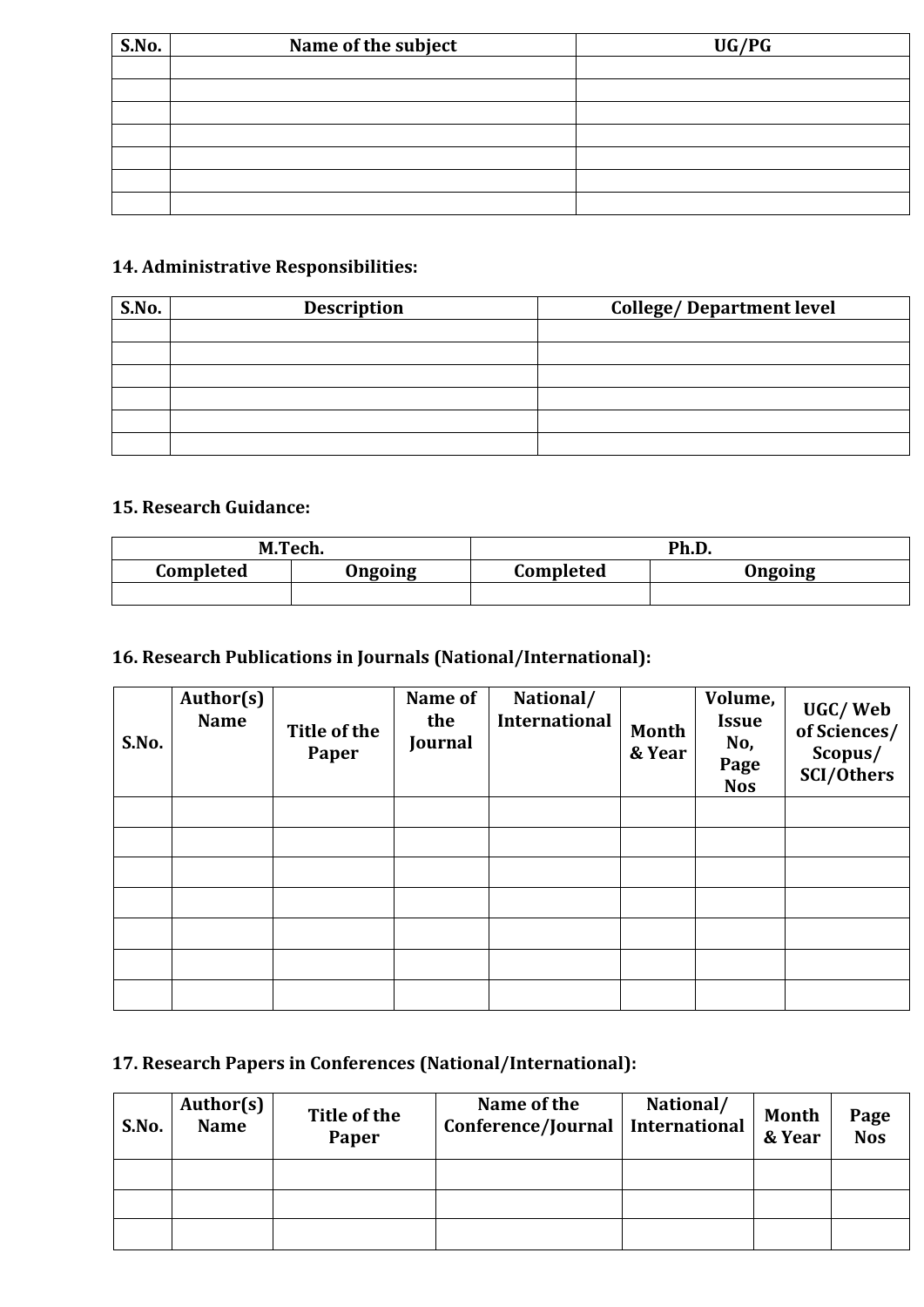#### **18. No of Books Published:**

| S.No. | Author(s)<br><b>Name</b> | <b>Title</b> | <b>Publisher</b> | <b>ISBN</b> | <b>Year of</b><br><b>Publishing</b> |
|-------|--------------------------|--------------|------------------|-------------|-------------------------------------|
|       |                          |              |                  |             |                                     |
|       |                          |              |                  |             |                                     |

# **19. Workshops/ FDPs/STTPs /etc., (Organised):**

| S.No. | Name of the Workshop/<br>FDP/STTP/ etc., | <b>Place</b> | <b>Period</b> |    |  |
|-------|------------------------------------------|--------------|---------------|----|--|
|       |                                          |              | <b>From</b>   | To |  |
|       |                                          |              |               |    |  |
|       |                                          |              |               |    |  |
|       |                                          |              |               |    |  |
|       |                                          |              |               |    |  |

# **20. Workshops/ FDPs/STTPs/ etc., (Attended):**

| S.No. | Name of the Workshop/<br>FDP/STTP/ etc., | <b>Place</b> | <b>Period</b> |    |  |
|-------|------------------------------------------|--------------|---------------|----|--|
|       |                                          |              | <b>From</b>   | To |  |
|       |                                          |              |               |    |  |
|       |                                          |              |               |    |  |
|       |                                          |              |               |    |  |
|       |                                          |              |               |    |  |

# **21. Sponsored Projects:**

| S.No. | <b>Title</b> | <b>Sponsored by</b> | <b>Amount</b> | <b>Period</b> | Ongoing/<br>Completed |
|-------|--------------|---------------------|---------------|---------------|-----------------------|
|       |              |                     |               |               |                       |
|       |              |                     |               |               |                       |

# **22. Consultancy Projects:**

| S.No. | <b>Title</b> | Agency | Amount | <b>Period</b> | Ongoing/<br>Completed |
|-------|--------------|--------|--------|---------------|-----------------------|
|       |              |        |        |               |                       |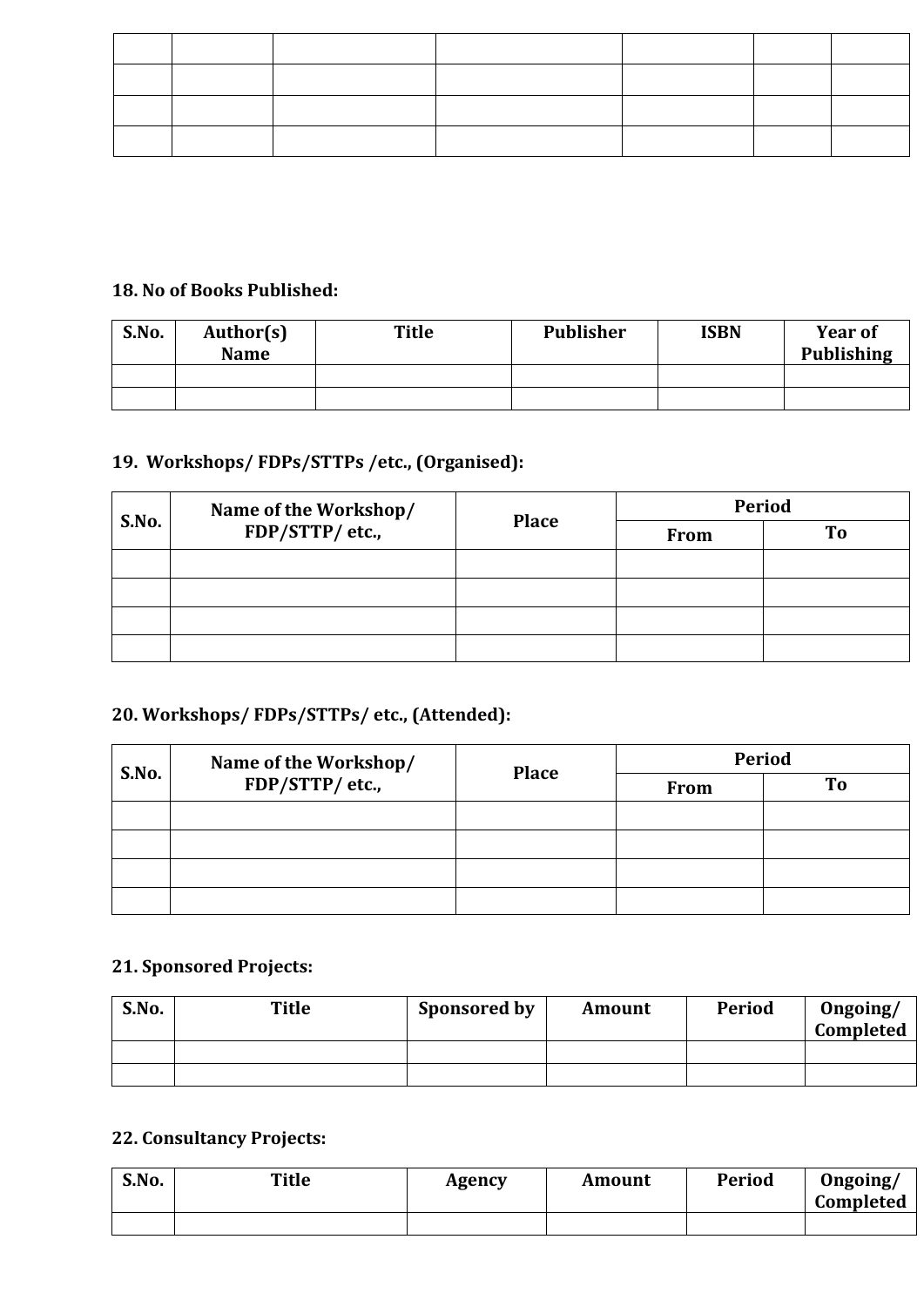#### **23. No of Patents (Filed/Granted):**

| S.No. | Title | <b>Application Number</b> | Year | <b>Filed/Granted</b> |
|-------|-------|---------------------------|------|----------------------|
|       |       |                           |      |                      |
|       |       |                           |      |                      |

#### **24. Awards/Honours Received:**

| S.No. | <b>Award Name</b> | <b>Awarded by</b> | Contribution | <b>Date Received</b> |
|-------|-------------------|-------------------|--------------|----------------------|
|       |                   |                   |              |                      |
|       |                   |                   |              |                      |
|       |                   |                   |              |                      |
|       |                   |                   |              |                      |

#### **25. Professional Memberships:**

| S.No. | <b>Name of the Professional</b><br><b>Body</b> | <b>Membership No.</b> | <b>Membership Type</b> |
|-------|------------------------------------------------|-----------------------|------------------------|
|       |                                                |                       |                        |
|       |                                                |                       |                        |

#### **26. Membership in BOS/ Editorial Boards:**

| S.No. | Name of the University/Journal | <b>Member/Editor/Reviewer</b> | <b>Period</b> |
|-------|--------------------------------|-------------------------------|---------------|
|       |                                |                               |               |
|       |                                |                               |               |

**27. Details of Personal Blogs/ Educational Youtube Channels/** *e* **content (if any):**

**28. Details of Innovative Design/ Development of Product or Model (if any):**

**29. Technology Transfer:** 

### **30. Special Achievements (If any):**

#### **31. Personal Details:**

(a) Father's Name : GOTTUMUKKALA VENKATA RATNAM